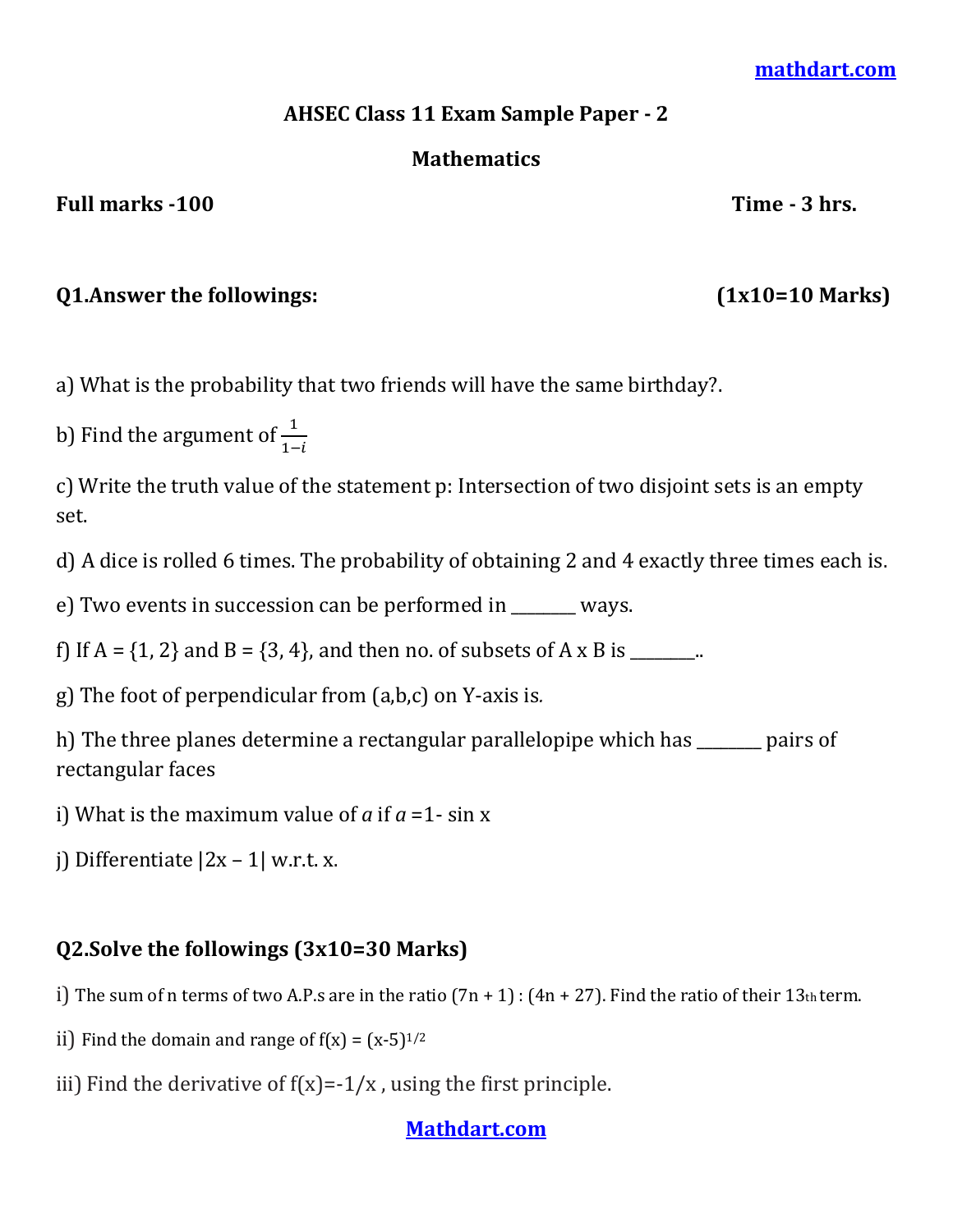iv) Find the square root of the complex number 5 - 12i

v) Justify whether the given information is a 'Set' or 'Not'? A collection of novels written by the writer Munshi Prem Chand.

vi) Find the equation of the set of points P, the sum of whose distances from A(4, 0, 0) and B(-4, 0, 0) is equal to 10 ?

vii) If the different permutations of all the letter of the word EXAMINATION are listed as in a dictionary, how many words are there in this list before the first word starting with E?

viii) Evaluate i<sup>103</sup>

ix) Find the conjugate of complex number  $3 + i$ .

x) Find the equation of the set of points such that the sum of the square of its distance from the points  $(3, 4, 5)$  and  $(-1, 3, -7)$  is a constant.

# **Q3.Solve the followings (4x10=40 Marks)**

i) How many 3-digit numbers can be formed from the digits 1, 2, 3, 4 and 5 assuming that repetition of the digits is allowed

ii) If the power sets of two sets are equal, then show that the sets are also equal.

iii) In a committee, 50 people speak French, 20 speak Spanish and 10 speak both Spanish and French. How many speak at least one of these two languages?

iv) Find the equations of the altitudes of the triangle whose vertices are A (7, -1), B (- 2, 8) and C (1,2)

v) If a letter is chosen at random from the English alphabet, find the probability that the letter is

i. a vowel

ii. a consonant

vi) Find the equation of a line that cuts off equal intercepts on the coordinate axis and passes through the point (2, 3).

vii) Evaluate  $\lim_{x\to 0} (cosec x - cotx)$ 

# **[Mathdart.com](https://mathdart.com/)**